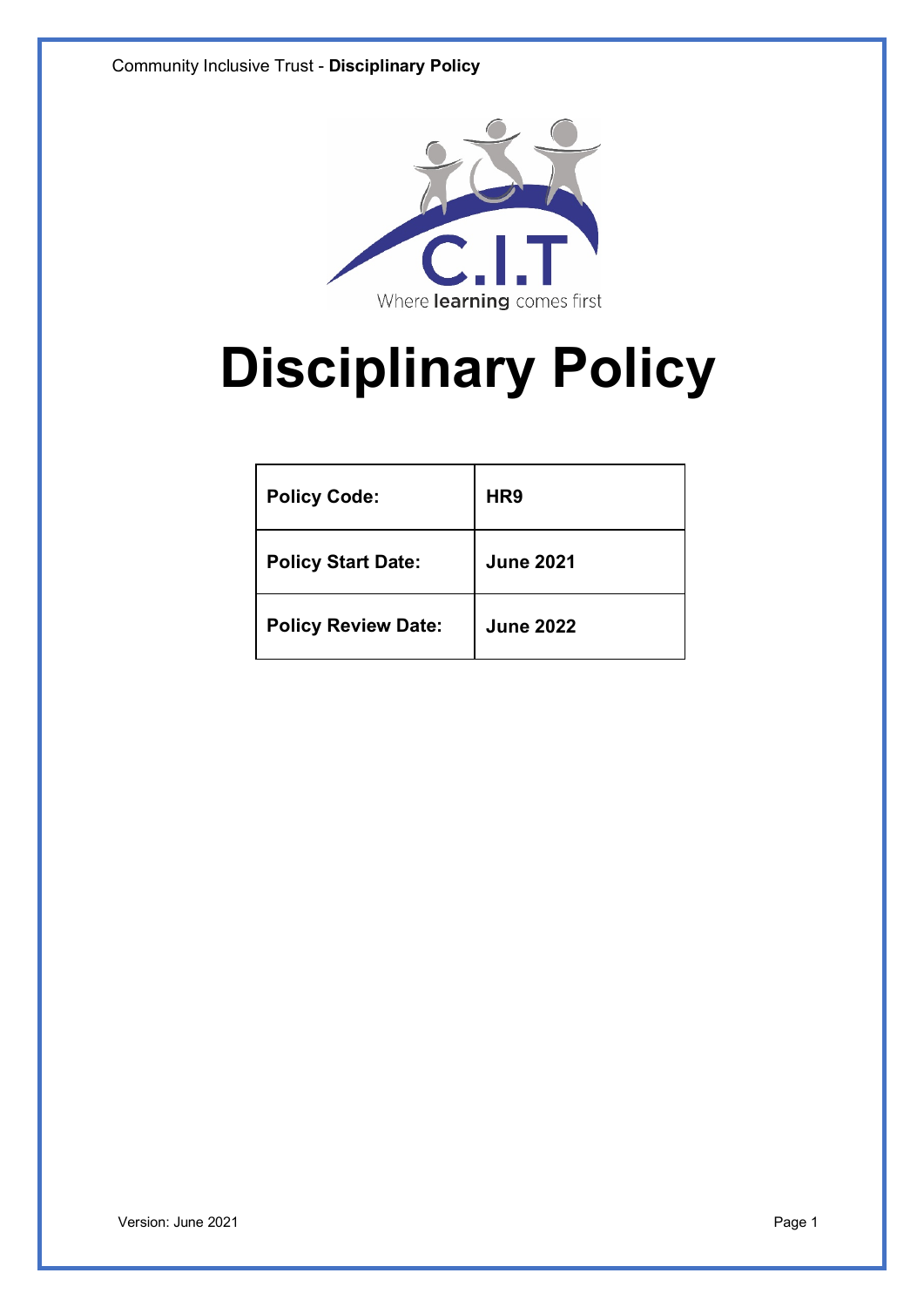# **Table of Contents**

| <b>Section</b>                           | Page                    |
|------------------------------------------|-------------------------|
| <b>Introduction</b>                      |                         |
| 1. About this Policy                     | 3                       |
| 2. Scope                                 | 3                       |
| 3. Policy Aims                           | $\overline{3}$          |
| 4. Legislation and Guidance              | $\overline{\mathbf{4}}$ |
| 5. Other Relevant Policies               | $\overline{4}$          |
| <b>Process</b>                           |                         |
| 6. Initial Fact-Finding                  | $\overline{4}$          |
| 7. No Formal Action                      | $\overline{4}$          |
| 8. Informal Action                       | 5                       |
| <b>Formal Action</b>                     |                         |
| 9. Case Investigator                     | 5                       |
| 10. Confirmation of Investigation        | $\overline{5}$          |
| 11. Suspension                           | 6                       |
| <b>Investigation Process</b>             |                         |
| 12. Terms of Reference                   | 7                       |
| 13. Investigation Meetings               | 7                       |
| 14. Participating in the Process         | 8                       |
| 15. Investigation Report                 | 8                       |
| 16. Agreed Outcome Warning               | 9                       |
| <b>Hearing</b>                           |                         |
| 17. Disciplinary Hearing                 | 9                       |
| 18. The Hearing Process                  | 10                      |
| 19. Role of Companion at Meetings and    | 11                      |
| Hearings                                 |                         |
| 20. Disciplinary Action                  | 12                      |
| <b>Appeals Process</b>                   |                         |
| 21. Appeals                              | 14                      |
| <b>Other</b>                             |                         |
| 22. Grievances raised against the taking | 15                      |
| of Disciplinary Action                   |                         |
| 23. Allegations of Abuse made against    | 15                      |
| <b>Teachers and Support Staff</b>        |                         |
| 24. Criminal Charges                     | 16                      |
| 25. Referrals to External Bodies         | 16                      |
| 26. Records                              | 16                      |
| 27. Review of Policy                     | 16                      |
| <b>Expected Conduct</b>                  |                         |
| 28. Standard of Expected Conduct         | 17                      |
| <b>Gross Misconduct</b>                  |                         |
| 29. Gross Misconduct                     | 20                      |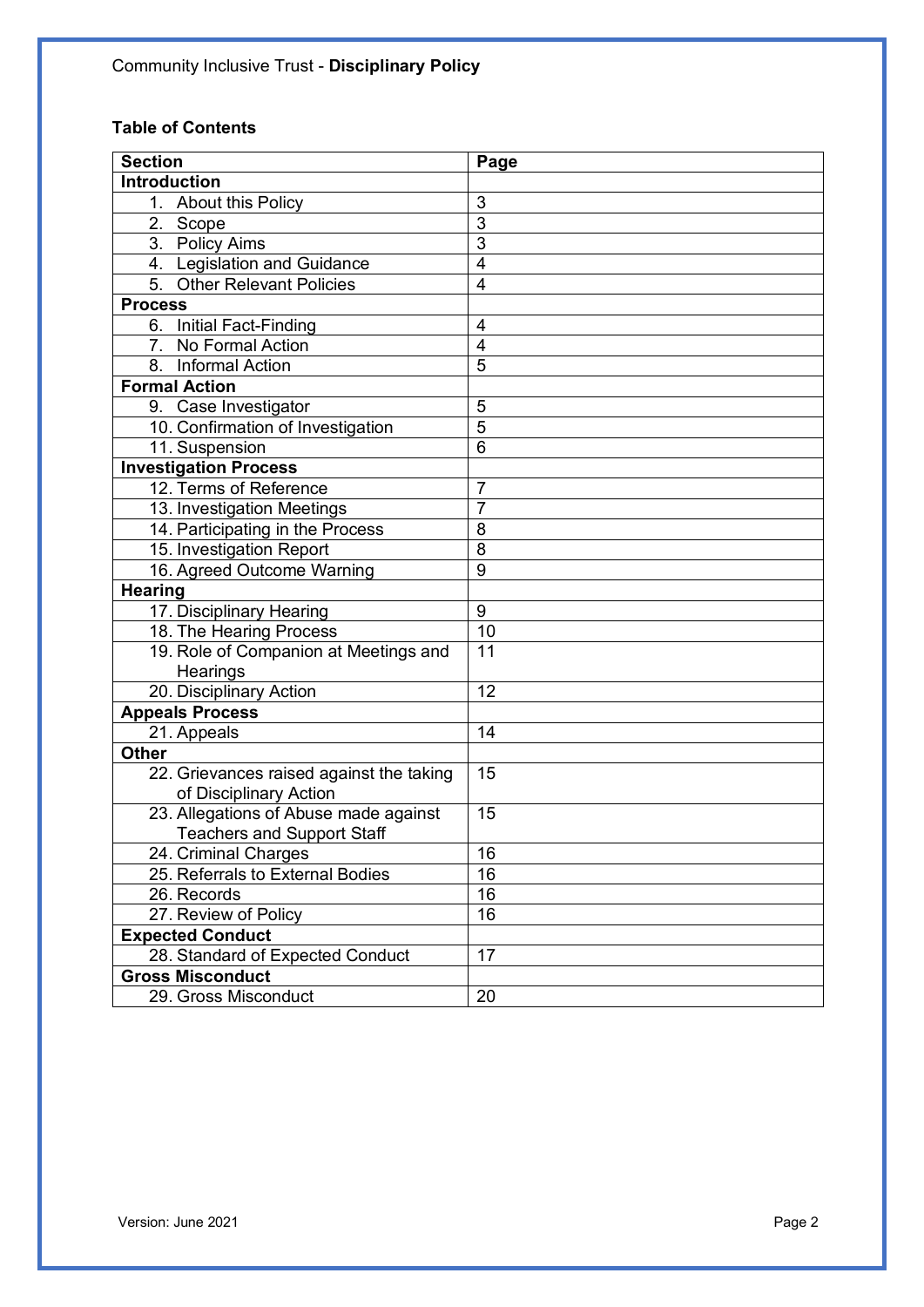# **Introduction**

# **1. About this Policy**

1.1. The Disciplinary Policy and Procedure is designed to help and encourage all employees to achieve and maintain appropriate standards of conduct.

# **2. Scope**

- 2.1. The procedure applies to all employees regardless of length of service, excluding those in their probationary period where separate arrangements apply. It does not apply to agency workers and self-employed contractors.
- 2.2. This procedure does not form part of any employee's contract of employment and it may be amended at any time.
- 2.3. This procedure is used to deal with misconduct. It does not apply to cases involving genuine sickness absence, proposed redundancies, the non-renewal of fixed term contracts or poor performance. In those cases, reference should be made to the appropriate policy or procedure.
- 2.4. The Trust reserves the right not to follow the Disciplinary Policy in respect of employees with less than 2 years' continuous service.

# **3. Policy Aims**

- 3.1. This policy aims to ensure consistent and fair treatment to all employees in the organisation. The procedure provides a framework within which the Trust can work with employees to maintain satisfactory standards of conduct and encourage improvements where necessary. Through the effective operation of the procedure we will ensure steps are taken to establish the facts and employees are given the opportunity to respond before taking any formal action.
- 3.2. This Policy and Procedure allows formal action to be taken up to and including dismissal. Disciplinary action will not take place without the completion of a formal investigation. The exception to this is in cases where the offence is minor, where the individual accepts full responsibility and a formal investigation would serve no purpose. The intention is that investigatory processes and disciplinary matters are dealt with proactively, with a view to resolving problems as quickly as possible.
- 3.3. The Trust will aim to resolve all disciplinary matters without unreasonable delay.
- 3.4. Where the Trust has an obligation under legislation e.g. Safeguarding, it will refer the names of employees to the Disclosure and Barring Service and Teaching Regulation Agency as appropriate.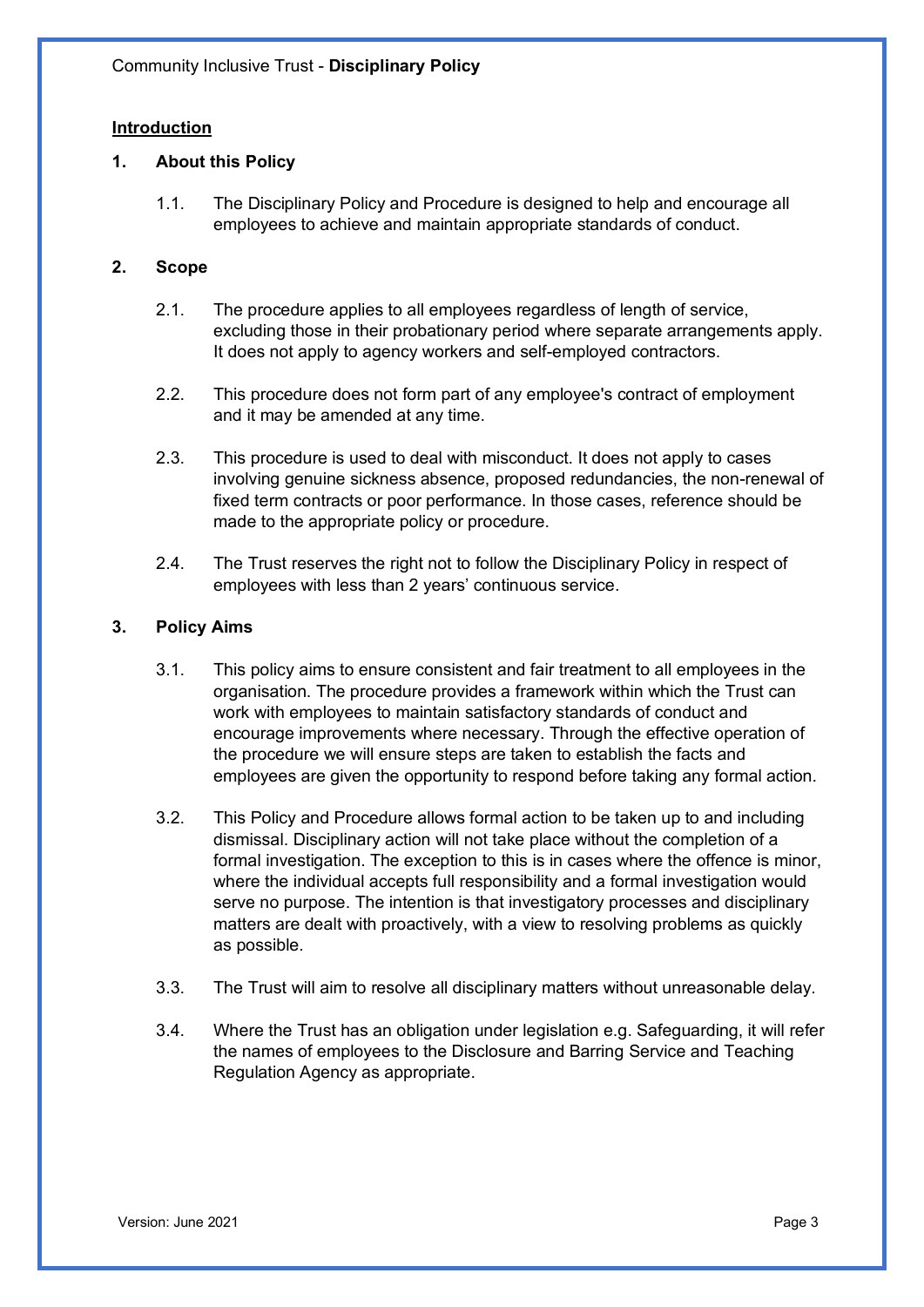# **4. Legislation and guidance**

4.1. This document is based on the ACAS Statutory Code of Practice on discipline. In addition, we have used the ACAS guide entitled Discipline and Grievances at Work to formulate this procedure.

# **5. Other relevant Policies**

- 5.1. This policy should be read in conjunction with the following CIT policies:
	- Code of Conduct
	- Acceptable use of the Internet and IT Systems
	- Allegations of Abuse Against Staff
	- Data Protection Policy
	- Grievance Policy
	- Safer Recruitment Policy
	- Whistleblowing Policy
	- School Child Protection and Safeguarding Policies

# **Process**

# **6. Initial Fact-Finding**

- 6.1. When an allegation comes to light, an initial informal Fact-Finding exercise should be undertaken to establish if the allegation does constitute a breach in the Disciplinary Policy and Procedure.
- 6.2. The fact-finding should not include formal questioning but may involve taking statements, speaking to key individuals and assessing any hard evidence.
- 6.3. Fact-Finding exercises must only be completed by suitably skilled managers.
- 6.4. Fact-Finding can be conducted by staff from a different department or school.
- 6.5. Following the Fact-Finding exercise, the manager should submit all the relevant documents to Central HR for review. The Central HR team will review the evidence and make one of the following recommendations:
	- No Further Action
	- Informal Action issue Management Guidance
	- Formal Action
	- Agreed Outcome

# **7. No Further Action**

- 7.1. Following the review of the initial Fact-Finding documentation, it may be decided that no further action is required.
- 7.2. If there is a reasonable belief that the allegation may have been vexatious or frivolous, the Trust may instigate further disciplinary proceedings against those staff making the allegations.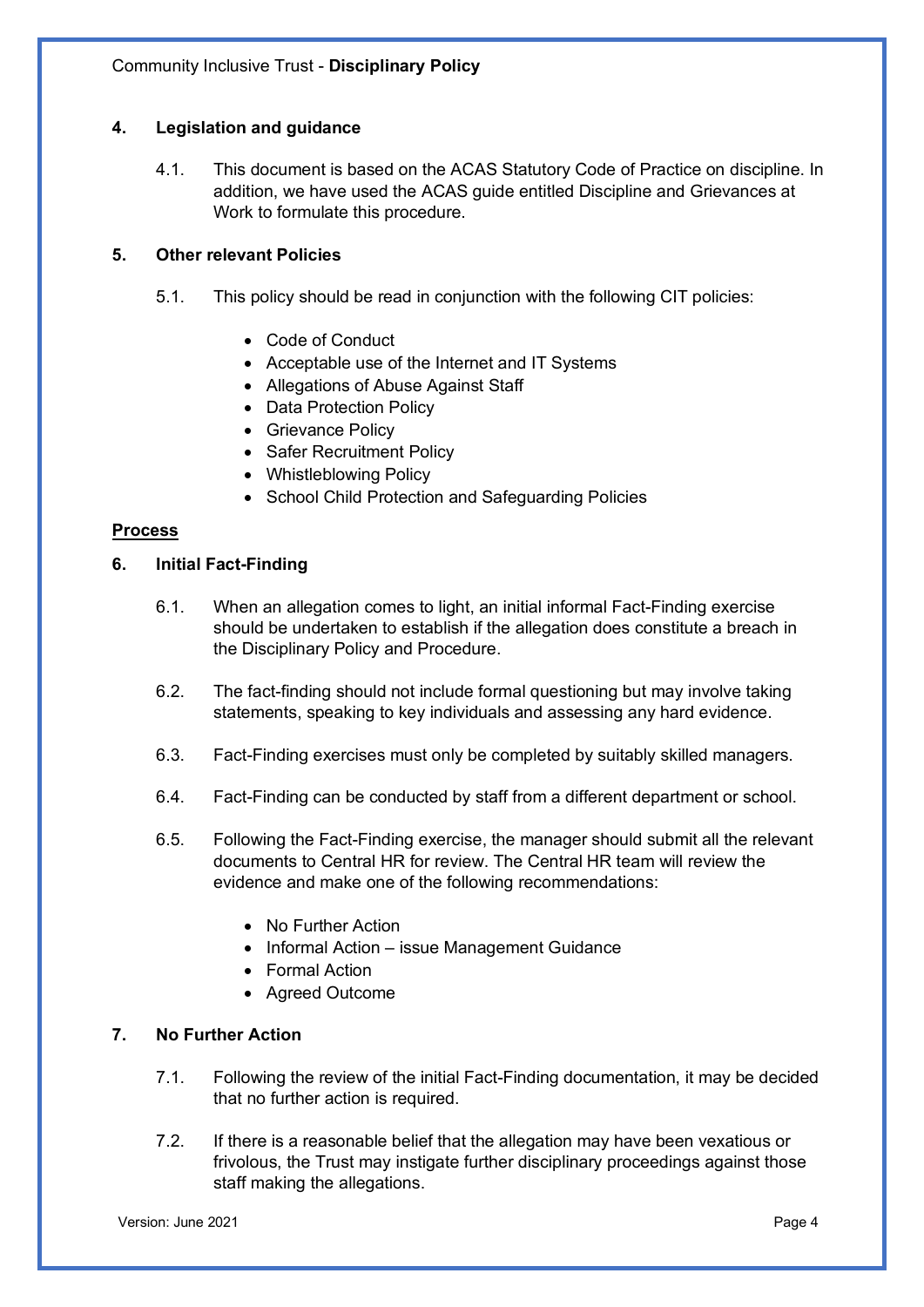# **8. Informal Action**

- 8.1. Where incidents of mis-conduct are considered low level or a Fact-Finding exercise has concluded that no formal action is required, it may be appropriate for managers to handle the case informally. This would involve an informal conversation with the employee and, where appropriate, a note of any such informal discussions may be placed on the employee's personnel file.
- 8.2. The Trust reserves the right to issue an informal Management Guidance letter setting out any concerns and actions going forward. This would remain on the employee's personnel file for 6 months.

# **Formal Action**

# **9. Case Investigator**

- 9.1. When an initial Fact-Finding exercise has concluded that formal disciplinary action is required a Case Investigator will be appointed. This should be a suitably trained manager who has not been involved with the individual(s) or in the case previously. A Case Investigator may be appointed from another school within CIT or, in serious cases, from an external source.
- 9.2. For cases involving members of the ELT or CEO it may be appropriate for an external investigator to be appointed. This decision would require the approval of the Chair of the Trust Board.

# **10. Confirmation of Investigation**

- 10.1. Before the investigation commences, the employee must be met with to advise them of the allegations to be investigated and inform them that an investigation will be carried out to gather the facts regarding the alleged misconduct.
- 10.2. This meeting will normally be conducted by a Headteacher or member of the ELT. However, they can designate a suitably senior member of staff to conduct this meeting.
- 10.3. During the meeting the employee should be made aware of the details, as they are known at that point, regarding the allegation. E.g. names and dates.
- 10.4. Employees should be made aware that the investigation is an objective inquiry into the facts of the allegation(s), and that the purpose is to gather evidence that confirms or disproves the allegation(s).
- 10.5. The employee will be informed of the name of the person who is the Case Investigator and the possible outcomes an investigation may lead to.
- 10.6. Confirmation of the allegation(s) and the need for an investigation must be provided in writing. Copies of the Disciplinary Policy and Procedure should be enclosed with the letter, unless already provided in the meeting. The letter must set out the detail of the allegations to be investigated.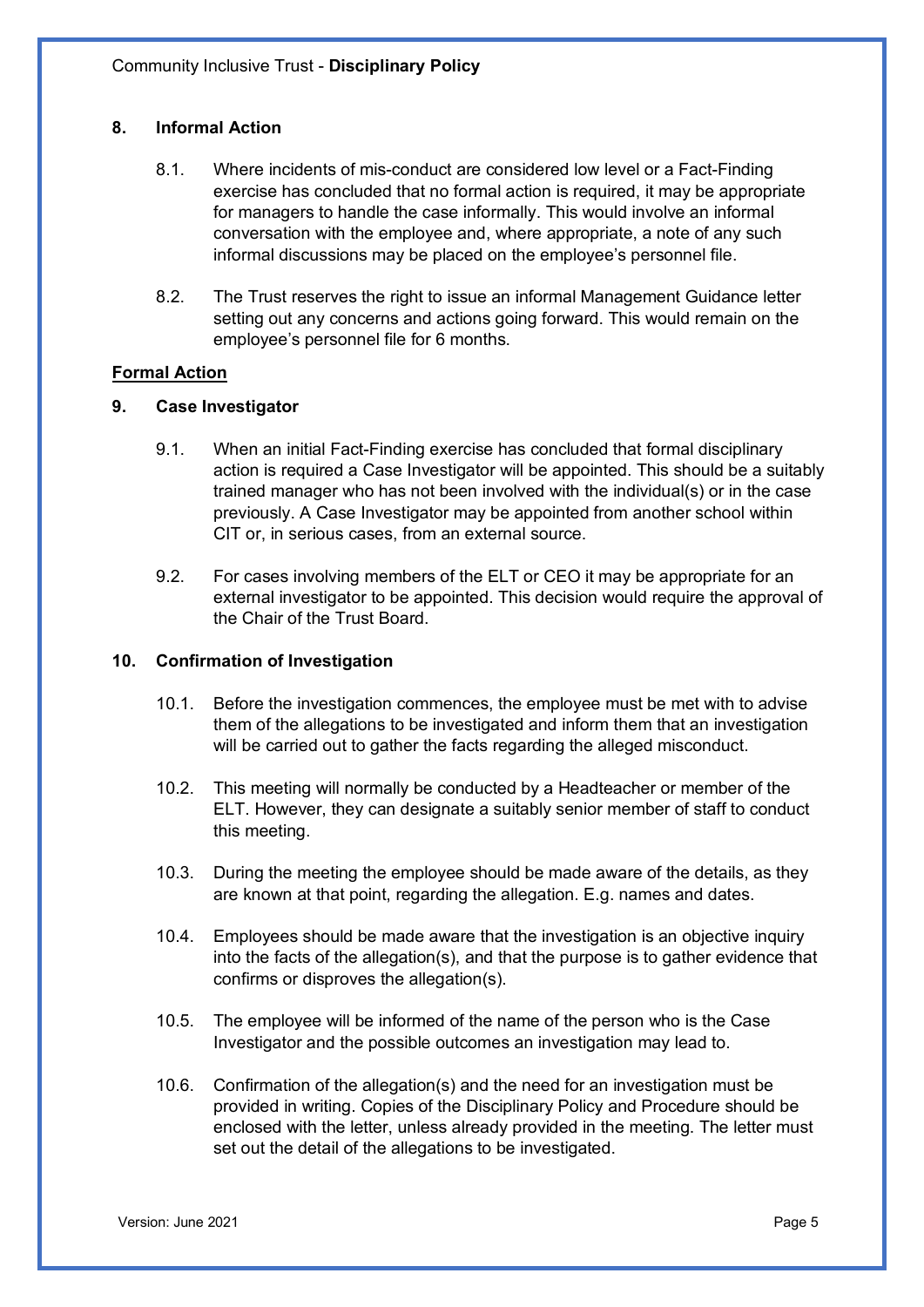# **11. Suspension**

- 11.1. There may be instances where it's necessary to consider whether an employee should be suspended from the workplace. The organisation will only consider suspension in the following circumstances:
	- 11.1.1. where there are reasonable grounds for concern that evidence may be tampered with/destroyed;
	- 11.1.2. witnesses may be pressurised;
	- 11.1.3. there is a potential risk to the organisation or other employees in allowing the employee to remain at work;
	- 11.1.4. the allegations are so serious that they would constitute gross misconduct if proven.
- 11.2. Suspension will not be an automatic response and a decision to suspend will only be taken after careful consideration of all alternatives to suspension such as re-organisation of duties, work location or temporary redeployment to another role. Suspension does not in itself constitute disciplinary action or imply any decision or judgement as to quilt.
- 11.3. During suspension, or alternative duties, the employee will continue to receive their normal pay. However, the Trust reserves the right to withhold pay in exceptional circumstances.
- 11.4. The decision whether or not to suspend will be made by the CEO or Director of Education with advice from the Central HR Team. Any decision to suspend without pay must be formally agreed by the CEO and HR Director. The discussions must include consideration of alternatives to suspension, prior to a decision being made. In all cases suspension will be kept under review and will be kept as short as possible.
- 11.5. If the CEO is unavailable to make a suspension without pay decision then a majority ELT agreement will be required.
- 11.6. If suspension is deemed necessary, an appropriate manager must be identified to act as the named contact for the employee for the duration of their suspension.
- 11.7. At the meeting the employee will be told the following:
	- 11.7.1. The basic allegation and why a suspension is regarded as necessary.
	- 11.7.2. Who their named contact will be for the duration of the suspension, if known. If this has not been established yet, the employee will be informed that they will be told this as soon as the named contact has been identified.
	- 11.7.3. That they will remain on full pay or:
	- 11.7.4. That the Trust has exercised its right to withhold pay in exceptional circumstances.
	- 11.7.5. That their suspension will be confirmed in writing.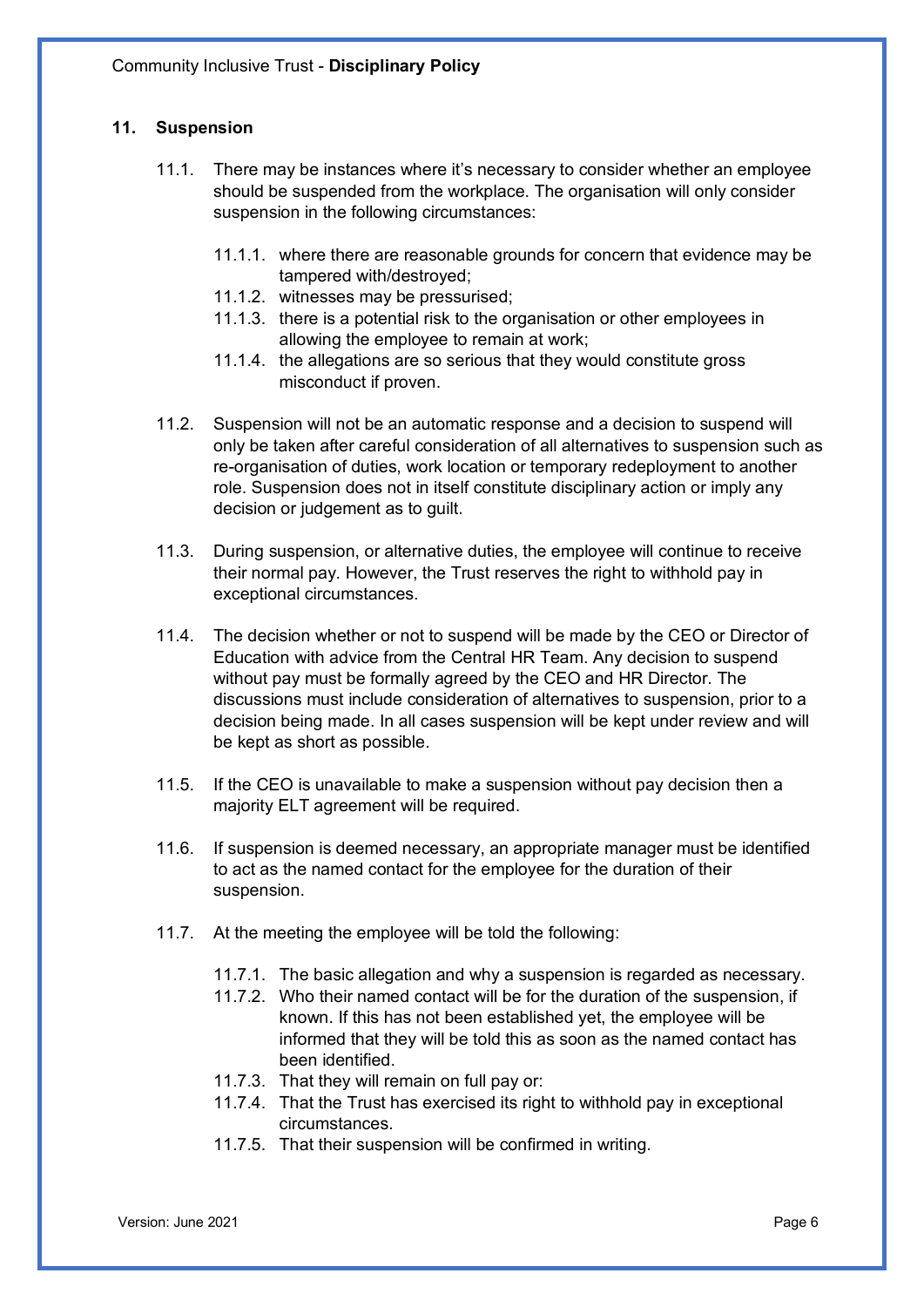- 11.8. Full details of the suspension must be confirmed in writing following the meeting.
- 11.9. If the allegation is against the CEO, any decision to suspend must be made by the Chair of the Trust Board. A decision to suspend without pay would require a majority Board agreement.

#### **Investigation Process**

## **12. Terms of Reference**

- 12.1. The Case Investigator, working with CIT HR, will produce a Terms of Reference document setting out the intended scope of the investigation, the individuals involved, the details of the allegation and a provisional timeline.
- 12.2. The Case Investigator, working with CIT HR, will then schedule required investigation meetings and gather additional evidence as required.

#### **13. Investigation Meetings**

- 13.1. The Case Investigator will write to each witness requesting them to attend an investigation meeting. The individual against whom the allegation is made must be formally invited to attend an investigation meeting and be given 5 working days' notice. In exceptional circumstances, an individual can request to waive their rights to 5 working days' notice before an investigation meeting, however this cannot be guaranteed.
- 13.2. If the employee wishes to waive their right to 5 working days' notice, they must complete a Waiver of 5 Days' Notice form.
- 13.3. The employee against whom the allegation is made will have the right to be accompanied by a Trade Union Representative or a work colleague
- 13.4. There is no requirement for witnesses to be given 5 working days' notice or the right to be accompanied. Requests from witnesses to be accompanied at an investigation meeting will be handled on a case by case basis.
- 13.5. If requested to attend an investigation meeting, an employee is expected to do so as this is viewed as a reasonable request by the Trust. Witnesses will be informed that their statements given during the interview may be used in a disciplinary hearing, and they may be called upon to read their statement and answer questions around this. Witnesses will be given a copy of their statement following the conclusion of the meeting and will have 5 working days' notice to return their signed statement to the Case Investigator.
- 13.6. If, having given a statement, a witness refuses to sign that statement or withdraws their statement, it should be made clear that the statement will still make up part of the investigation report, although it will be highlighted that it is not signed. If, having made an allegation, an individual wishes to withdraw this; the Trust reserves the right to continue the investigation process.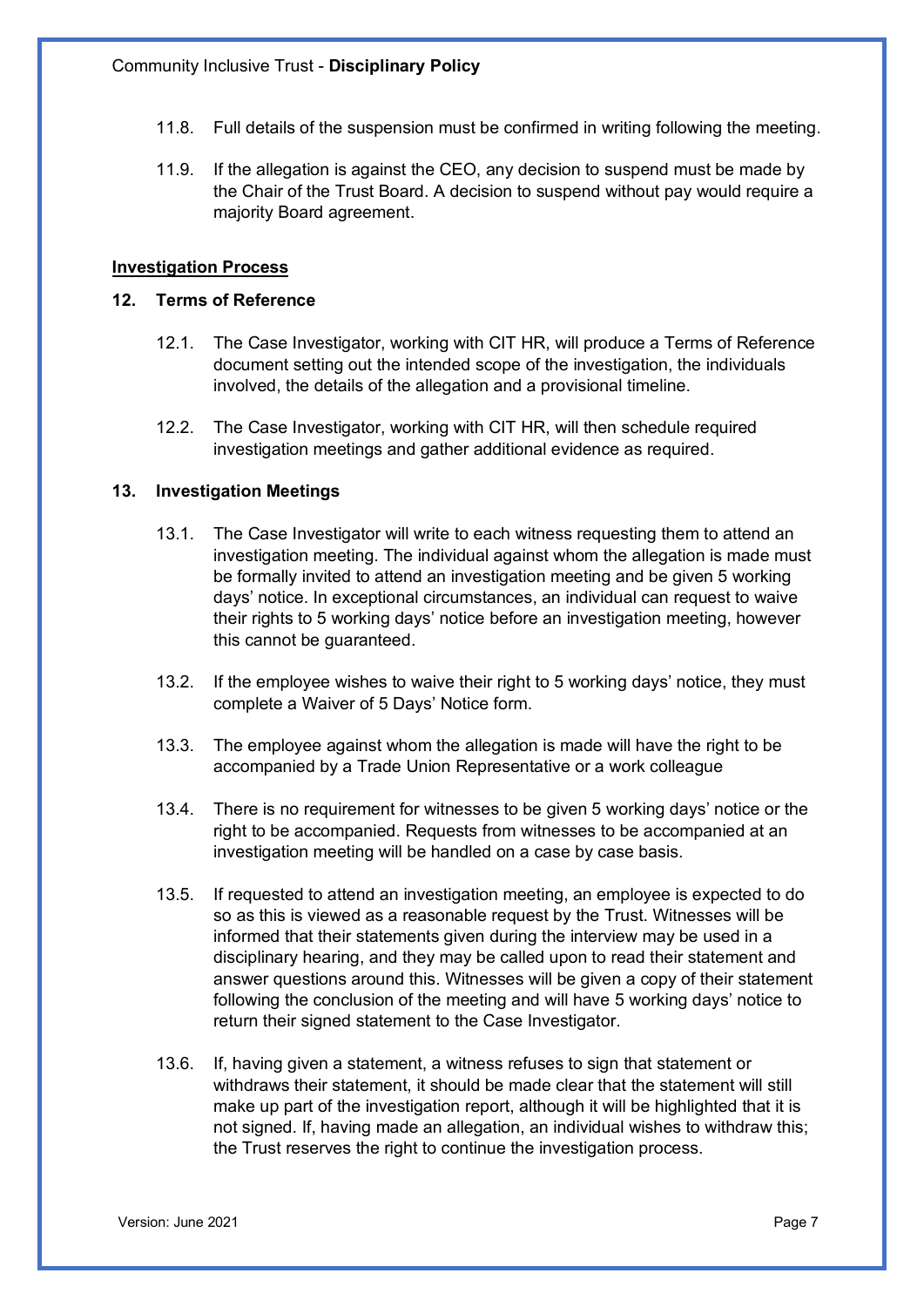- 13.7. All employees involved in an investigation will be informed of their continuing duty to maintain confidentiality. Breaches of confidentiality may result in disciplinary action being taken.
- 13.8. During the investigation, the Case Investigator should continually consider the range of options for progressing the case. This will be whether the case should proceed to a formal disciplinary hearing, whether the case would in fact be better progressed using a different policy, or whether there is insufficient evidence for there to be a case to answer. In some cases, it may be necessary to call additional witnesses in light of the information obtained during the initial investigation interviews.
- 13.9. In some instances, it will become apparent before the end of an investigation that there is no case to answer. In these instances, a summarised report may be written up to explain and confirm reasons as to why an investigation has been closed.

# **14. Participating in the Process**

- 14.1. Being absent from work does not necessarily mean an employee is unable to participate in the investigatory process. Where appropriate, Occupational Health should be involved to assess whether an employee is fit to attend.
- 14.2. If an employee is unable to attend an investigation meeting due to a long-term absence it may be necessary to proceed in the employee's absence. If the decision is made to do this, the employee will be invited to submit a written statement to be used in the investigation report.
- 14.3. Employees should be given one chance to rearrange the agreed date of any investigation meeting. However, if at short notice (i.e. on the day) either party cannot attend for an unforeseeable reason which is judged reasonable, the interview should be rearranged.

#### **15. Investigation Report**

- 15.1. Following the completion of the Investigation Process the Case Investigator, working with CIT HR, will produce a formal investigation report.
- 15.2. An investigation report will contain the following information:
	- 15.2.1. The individual's role, grade and service history.
	- 15.2.2. The allegation(s).
	- 15.2.3. The steps taken in the investigation including who was interviewed.
	- 15.2.4. The facts established during the investigation.
	- 15.2.5. The conclusion and rationale for the decision regarding the next steps.
- 15.3. A Case Investigator may take the following actions:
	- 15.3.1. Assess that there is no case to answer and revert the case to an informal process\*.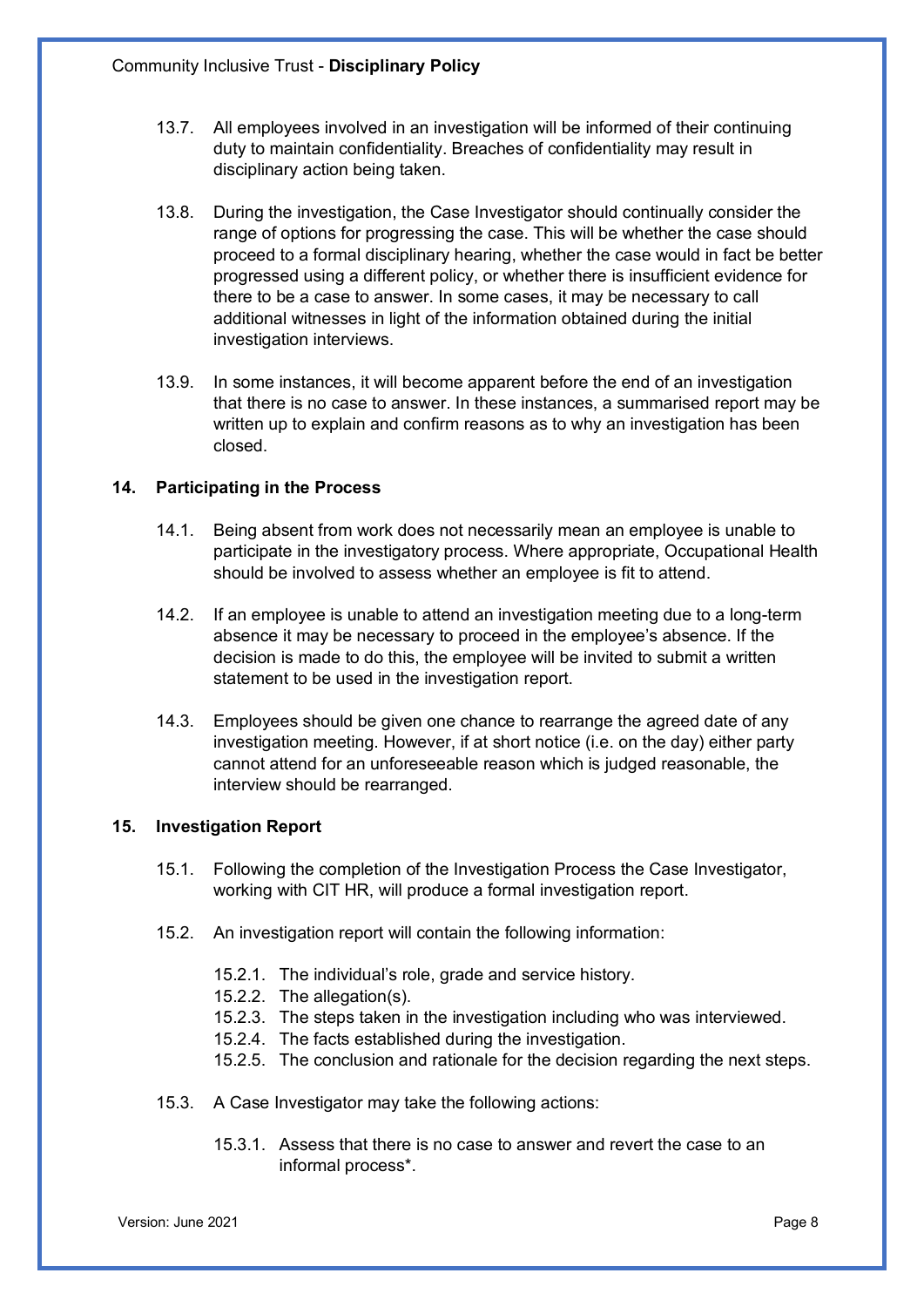- 15.3.2. Recommend that an agreed outcome is offered to the employee.
- 15.3.3. Recommend that the case goes to a disciplinary hearing.

\*If there is reasonable evidence to suggest that the allegations have been vexatious or frivolous, the Case Investigator may recommend subsequent disciplinary action.

15.4. If the case moves to a disciplinary hearing then the investigation report will remain confidential to the parties involved in that hearing.

## **16. Agreed Outcome Warning**

- 16.1. An agreed outcome warning can be issued when the employee accepts their misconduct and agrees to accept a warning. CIT HR and Case Investigators can agree to offer an agreed outcome after reviewing the initial Fact-Finding documentation or following a formal investigation.
- 16.2. An agreed outcome meeting must be held with the employee, at which they are entitled to be accompanied, and the full details of the outcome explained. This meeting will normally be conducted by relevant senior management, CIT HR or the Case Investigator.
- 16.3. An employee must be given a reasonable period of time to consider their options before responding to an agreed outcome offer and a minimum of 24 hours.
- 16.4. The following outcomes can be applied as an agreed outcome [see 20.2 for more details]:
	- 16.4.1. Verbal Warning
	- 16.4.2. First Written Warning
	- 16.4.3. Final Written Warning
- 16.5. An agreed outcome cannot be used in cases of potential gross misconduct where dismissal is a possible outcome.
- 16.6. If an employee accepts an Agreed Outcome this must be confirmed in writing and signed by the employee.
- 16.7. If the employee does not accept the warning then their case will be referred to a formal investigation or a formal disciplinary hearing.

## **Hearing**

# **17. Disciplinary Hearing**

17.1. A Disciplinary Manager will be assigned for all cases that require a formal hearing. The Disciplinary Manager should be a Senior Manager, Head of School, a member of the Executive Leadership Team (ELT)T or a member of the Trust Board. The Disciplinary Manager, working with CIT HR, will be responsible for making the arrangements for the hearing.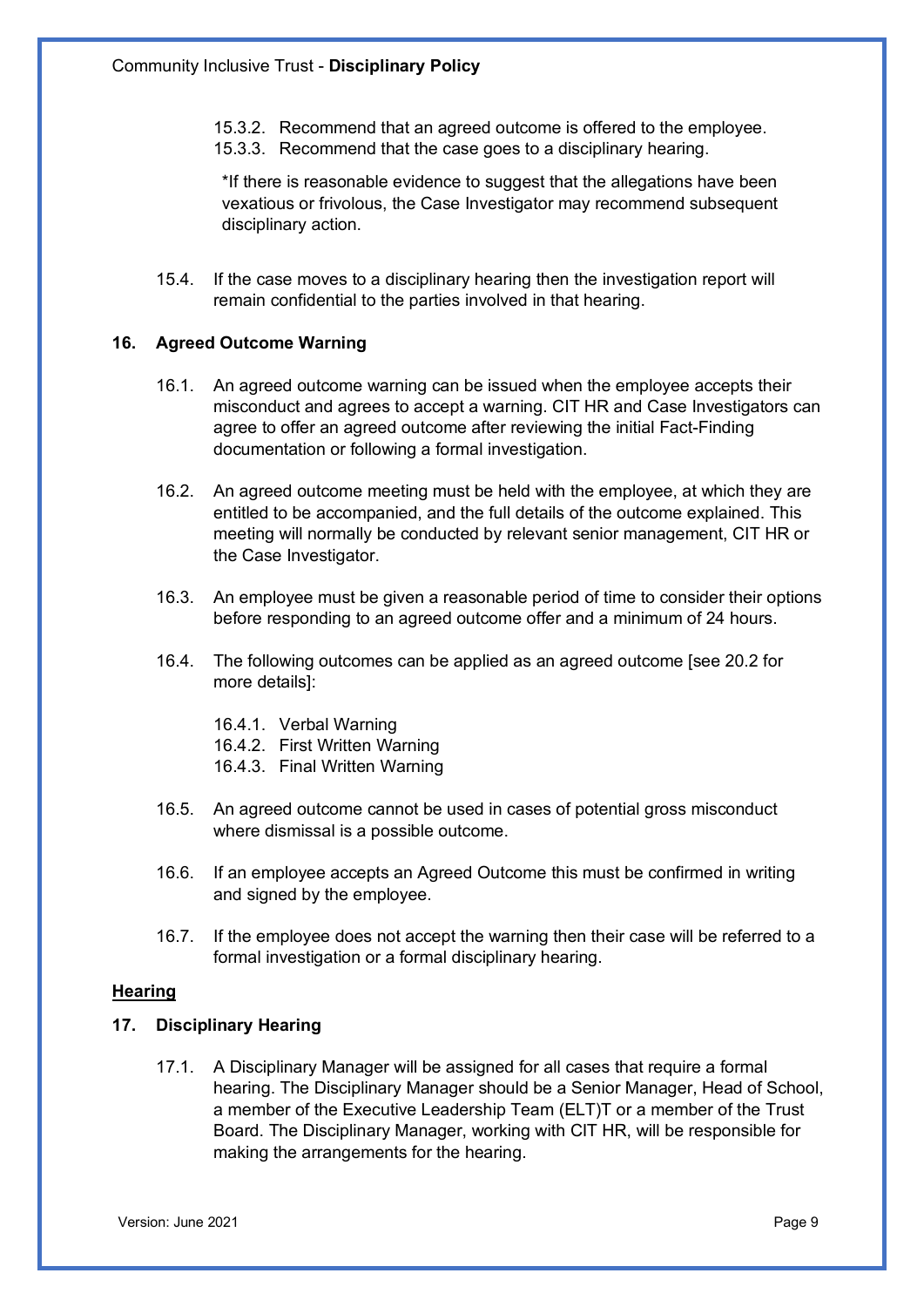- 17.2. If the allegation is against a member of the ELT or CEO it may be appropriate for an external Disciplinary Manager to be appointed.
- 17.3. The Disciplinary Manager will be separate from the Case Investigator and will chair the hearing and make any decisions regarding disciplinary sanctions.
- 17.4. All hearings will require a panel of at least 2 and a note taker, and an HR representative will also be in attendance. Panels should be made of the Disciplinary Manager and a Senior Manager, Head of School, a member of the ELT, a Local School Board member or a Member of the Trust Board.
- 17.5. A panel does not need to be made up of staff from the same school as the employee under investigation.
- 17.6. Being off sick from work does not necessarily mean an employee is unable to attend a disciplinary hearing. If there is any question as to the employee's fitness to attend a hearing, consideration should be given to seeking a medical report from an appropriate medical practitioner.
- 17.7. The Trust will consider any requests for reasonable adjustments to the disciplinary process such as using video conference facilities to enable the process to proceed with the employee's participation.
- 17.8. If an employee is unable to attend a hearing due to illness, in the case of longterm absence it may be necessary to proceed in the employee's absence. If the decision is made to do this, the employee will be invited to submit a written statement or for their case to be presented by a Trade Union Representative or a work colleague. The Disciplinary Manager will make the decision to proceed and confirm their decision in the outcome letter.
- 17.9. Employees should be given one chance to re-arrange the hearing if the date given to them is unsuitable due to prior commitments which cannot be changed. However, if at short notice (i.e. on the day) the employee cannot attend for an unforeseeable reason which is judged reasonable, the hearing should be rearranged.
- 17.10. Employees who have been invited to attend a disciplinary hearing will have the right to be accompanied by a Trade Union Representative or a work colleague.

# **18. The Hearing Process**

- 18.1. The employee will be invited to attend the hearing and will be given 5 working days' notice. The invitation will confirm the date, time, venue, panel members for the hearing and details of any witnesses to be called. The employee will be informed in writing of the allegations against them, the basis for these allegations and what the likely consequences could be if it was decided that the allegations are true. The following documents will also be included where appropriate.
	- 18.1.1. A summary of relevant information gathered during the investigation.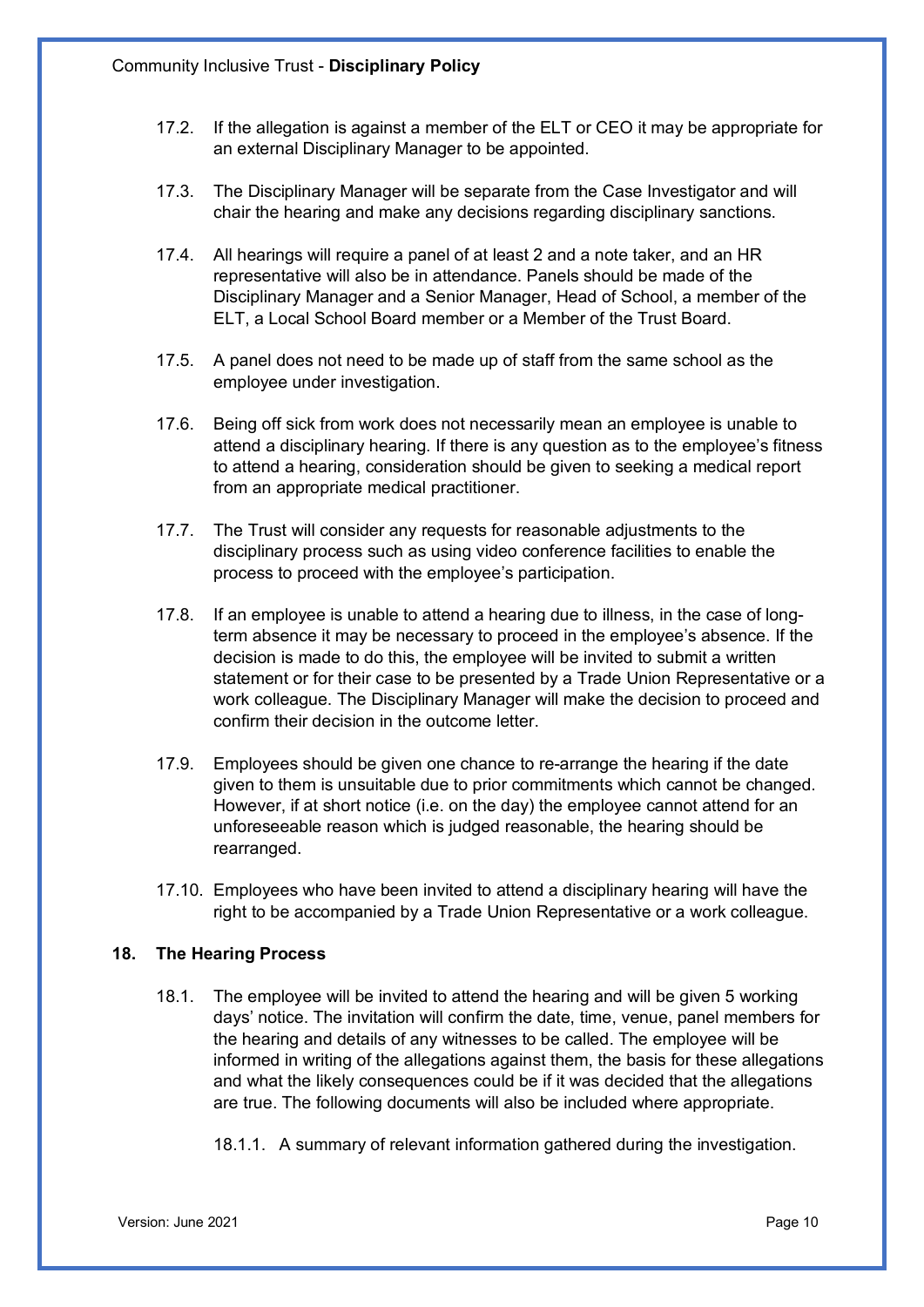- 18.1.2. A copy of any relevant documents which will be used at the disciplinary hearing including the investigation report.
- 18.1.3. A copy of relevant witness statements, except where a witness's identity is to be kept confidential, in which case as much information will be provided as possible whilst maintaining confidentiality.
- 18.2. The Disciplinary Manager, working with CIT HR, will invite witnesses, and ensure they are available to attend on the date of the hearing. The employee answering the allegations must notify the Disciplinary Manager of the details of any witnesses they may wish to bring. It is the responsibility of each party to contact their own witnesses and arrange for them to attend.
- 18.3. The employee is required to submit any documentation, including a list of any witnesses they intend to call, and details as to whether they will be accompanied at least 2 working days prior to the hearing.
- 18.4. The Trust reserves the right, in exceptional circumstances and with agreement of the employee, to reduce the timescale for a hearing to be arranged.
- 18.5. A note-taker will be present at all hearings.
- 18.6. A hearing will usually follow the following process:
	- Case Investigator will present case witnesses will be called if necessary.
	- Questions of case by employee (including questions of witnesses).
	- Questions of case by Disciplinary Manager and panel (including questions of witnesses).
	- Employee presents case witnesses will be called if necessary.
	- Questions by Case Investigator (including questions of witnesses).
	- Questions of case by Disciplinary Manager and panel (including questions of witnesses).
	- Case Investigator sums up key points.
	- Employee sums up case.
	- Case Investigator, employee and representative leave the hearing.
	- Panel makes a decision.
	- Decision is delivered\* (see 20.3).

#### **19. Role of Companion at Meetings and Hearings**

- 19.1. An employee may bring a companion to all meetings where a warning or dismissal may be a potential outcome. The companion may be either a Trade Union Representative or a work colleague. The employee should inform the Case Investigator conducting the meetings who their chosen companion is, in good time before the hearing.
- 19.2. Should the employee choose to bring a companion to the hearing they will be responsible for making these arrangements and for providing their companion with any paperwork that they require for the hearing.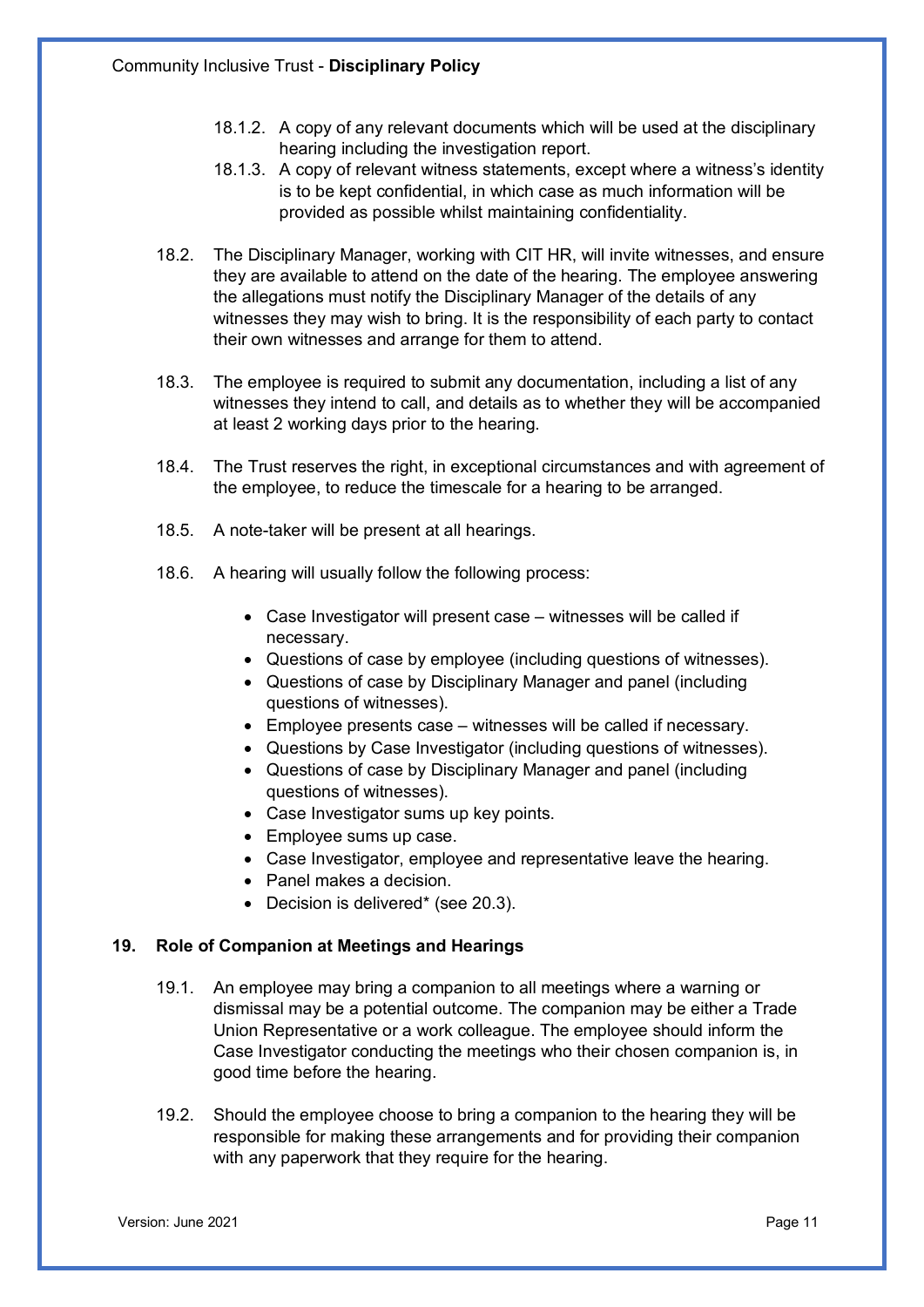- 19.3. Acting as a companion is voluntary and your colleagues are under no obligation to do so. If they agree to do so they will be allowed reasonable time off from duties without loss of pay to act as a companion.
- 19.4. If the choice of companion is unreasonable the employee can be asked to choose someone else, for example:
	- 19.4.1. if they have a conflict of interest or may prejudice the meeting; or
	- 19.4.2. if the companion works at another site and someone reasonably suitable is available at the site at which the employee works; or
	- 19.4.3. if the companion is not available at the time a meeting is scheduled and will not be available for more than 5 working days afterwards.
- 19.5. A companion may make representations, ask questions, and sum up the employee's position, but will not be allowed to answer questions on the employee's behalf. The employee may confer privately with their companion at any time during a meeting

# **20. Disciplinary Action**

20.1. Disciplinary action taken will be dependent on the facts of the case, the seriousness of the misconduct, whether the employee has any previous disciplinary warnings that are still current, and any mitigating factors raised by the employee.

| <b>No Action</b>                                        | The panel may find that there is no case to answer or<br>may refer the case back to an informal process.                                                                                                                                                                                                                                                                                                                                                                                                                                                                                                                                                    |
|---------------------------------------------------------|-------------------------------------------------------------------------------------------------------------------------------------------------------------------------------------------------------------------------------------------------------------------------------------------------------------------------------------------------------------------------------------------------------------------------------------------------------------------------------------------------------------------------------------------------------------------------------------------------------------------------------------------------------------|
| <b>Verbal Warning and</b><br><b>Management Guidance</b> | This action is normally used in cases of minor<br>misconduct and would be live for a period of 6 months.<br>Employees will be written to confirming this outcome,<br>the right of appeal and a management guidance note<br>will be added to the employee file.                                                                                                                                                                                                                                                                                                                                                                                              |
|                                                         | A verbal warning can be an agreed outcome.                                                                                                                                                                                                                                                                                                                                                                                                                                                                                                                                                                                                                  |
| <b>First Written Warning</b>                            | A first written warning will usually be appropriate for a<br>first act of misconduct where there are no other active<br>written warnings on the employee's disciplinary record.<br>This will be in writing and set out the nature of the<br>misconduct and the change in behaviour required and<br>the right of appeal. The warning will also inform the<br>employee that a final written warning may be<br>considered if there is no sustained satisfactory<br>improvement or change. A record of the warning will be<br>kept but it will be disregarded for disciplinary purposes<br>after 9 months.<br>A first written warning can be an agreed outcome. |
| <b>Final Written Warning</b>                            | A final written warning will usually be appropriate for:                                                                                                                                                                                                                                                                                                                                                                                                                                                                                                                                                                                                    |
|                                                         |                                                                                                                                                                                                                                                                                                                                                                                                                                                                                                                                                                                                                                                             |

20.2. Action may be taken as shown below: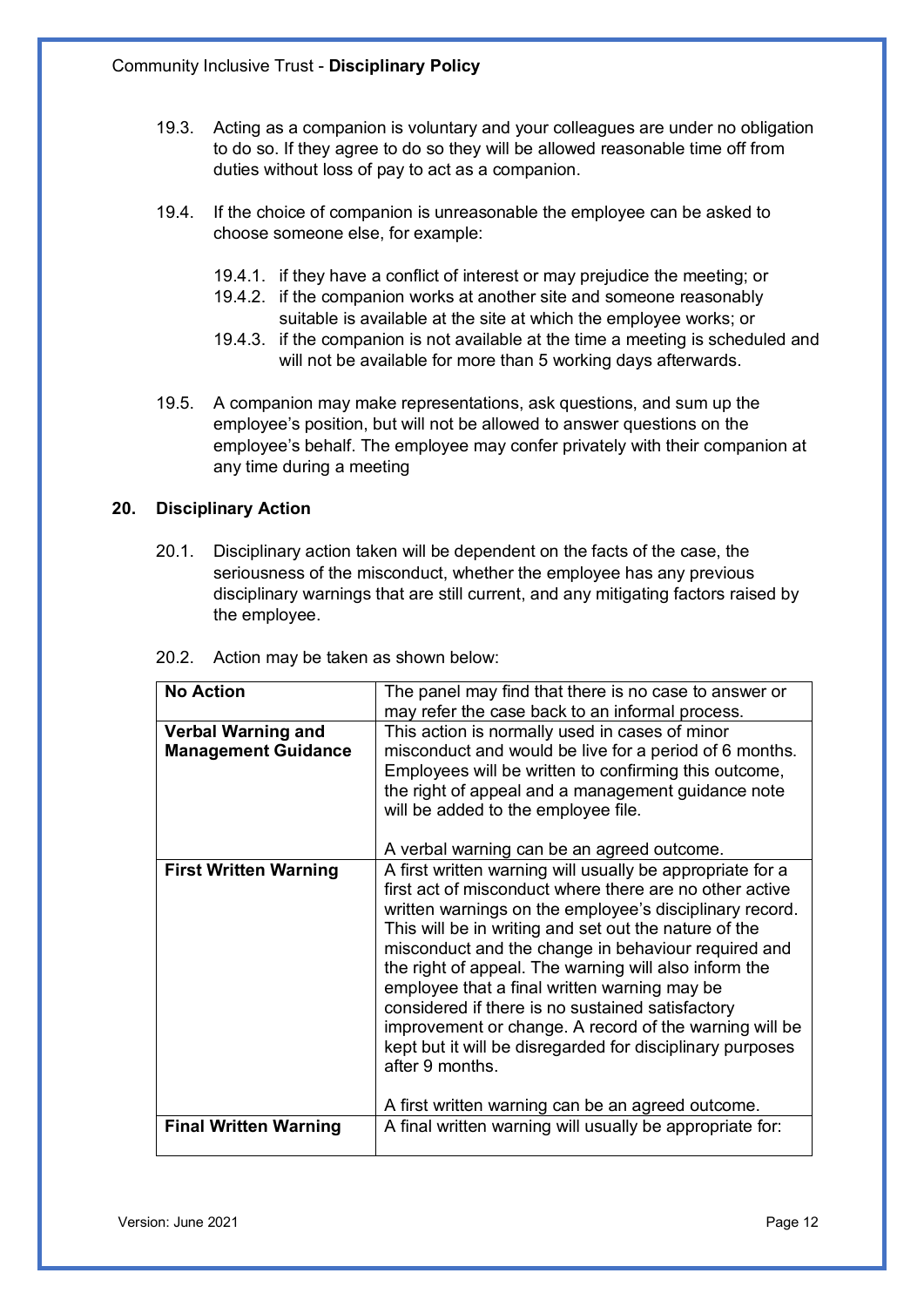|                  | • misconduct where there is already an active<br>written warning on the employee's record; or<br>misconduct that is considered sufficiently serious<br>to warrant a final written warning even though<br>there are no other active warnings on the record.<br>This will give details of the complaint, the improvement<br>required, and the timescale. It will also warn that failure<br>to rectify may lead to dismissal (or another action short<br>of dismissal) and will refer to the right of appeal. A<br>record of the warning will be kept but it will be<br>disregarded for disciplinary purposes after 12 months<br>after satisfactory conduct or performance has been<br>achieved and sustained.<br>A final written warning can be an agreed outcome. |
|------------------|------------------------------------------------------------------------------------------------------------------------------------------------------------------------------------------------------------------------------------------------------------------------------------------------------------------------------------------------------------------------------------------------------------------------------------------------------------------------------------------------------------------------------------------------------------------------------------------------------------------------------------------------------------------------------------------------------------------------------------------------------------------|
| <b>Dismissal</b> | Dismissal or other action short of dismissal will usually                                                                                                                                                                                                                                                                                                                                                                                                                                                                                                                                                                                                                                                                                                        |
|                  | only be appropriate for:                                                                                                                                                                                                                                                                                                                                                                                                                                                                                                                                                                                                                                                                                                                                         |
|                  | further misconduct where there is an active final<br>written warning on the record; or<br>any gross misconduct regardless of whether there<br>are active warnings on the record. Gross<br>misconduct will usually result in immediate<br>dismissal without notice or payment in lieu of<br>notice (summary dismissal).                                                                                                                                                                                                                                                                                                                                                                                                                                           |
|                  | Dismissal decisions can only be taken by a Disciplinary<br>Manager and the employee will be provided in writing<br>with reasons for dismissal, the date on which the<br>employment will terminate, and the right of appeal.                                                                                                                                                                                                                                                                                                                                                                                                                                                                                                                                      |
|                  | If a sanction short of dismissal is imposed, the<br>employee will receive details of the sanction and will be<br>warned that dismissal could result if there is no<br>satisfactory improvement and will be advised of the<br>right of appeal. A copy of the written warning will be<br>kept on the employee's personnel file but will be<br>disregarded for disciplinary purposes 12 months after<br>satisfactory conduct has been achieved and sustained.                                                                                                                                                                                                                                                                                                       |
|                  | Alternatives to dismissal include:                                                                                                                                                                                                                                                                                                                                                                                                                                                                                                                                                                                                                                                                                                                               |
|                  | Demotion<br>Transfer to another department or job<br>Loss of seniority<br>٠<br>Reduction in pay                                                                                                                                                                                                                                                                                                                                                                                                                                                                                                                                                                                                                                                                  |
|                  | These sanctions can only be applied with the<br>employee's agreement and, if offered and refused, the<br>dismissal will stand.                                                                                                                                                                                                                                                                                                                                                                                                                                                                                                                                                                                                                                   |

20.3. The outcome of the disciplinary hearing will normally be confirmed in person to the employee following an adjournment for consideration by the panel. In cases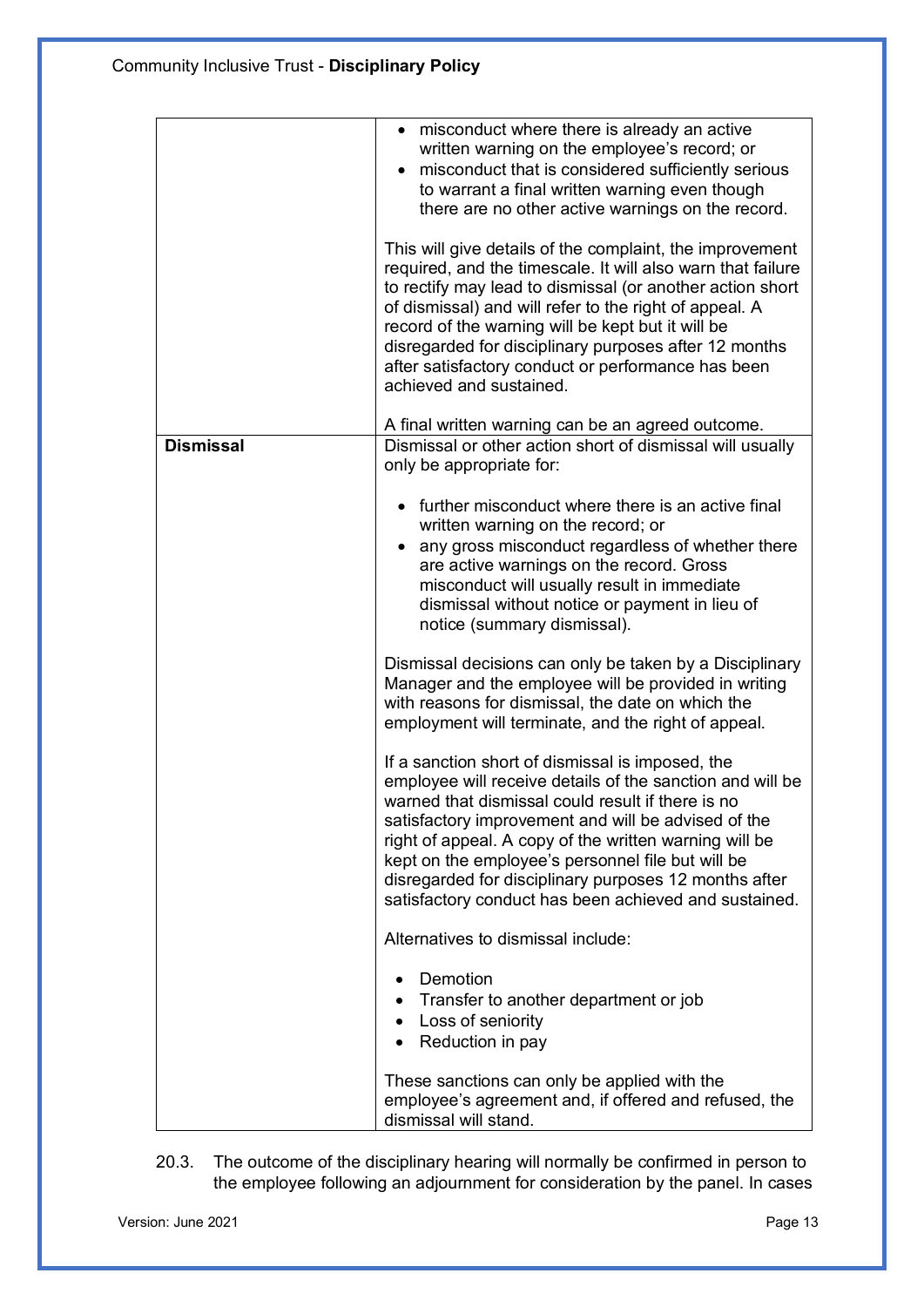where this is not possible, the employee will be informed when they will receive the outcome and how this will be conveyed to them.

- 20.4. The outcome of the disciplinary hearing will be confirmed in writing, usually within 5 working days, and will set out the procedure for appeal.
- 20.5. Whilst current, any written warning would be referred to in any employment reference.

## **Appeal Process**

#### **21. Appeals**

- 21.1. The employee has the right to appeal against the disciplinary action taken against them. This must be in writing, stating the full grounds of appeal and sent to the individual named in the formal outcome letter within 5 working days of the date on which the employee was informed of the decision.
- 21.2. If the employee is appealing against dismissal, the date on which dismissal takes effect will not be delayed pending the outcome of the appeal. However, if the appeal is successful, they will be reinstated with no loss of continuity or pay.
- 21.3. On receipt of a written appeal, an Appeals Manager who has had no previous involvement in the case, will be appointed and an appeal hearing convened. An Appeals Manager will be a more senior manager that the Disciplinary Manager, where possible.
- 21.4. If the appeal is from a member of the ELT or the CEO it may be appropriate to appoint an external Appeals Manager.
- 21.5. The employee must be given written notice of the date, time and place of the appeal hearing. This will normally be no less than 5 working days.
- 21.6. Employees who have been invited to attend an appeal hearing will have the right to be accompanied by a Trade Union Representative or a work colleague.
- 21.7. Appeal hearings will require a panel of 3 and a note taker will also be in attendance. Panels should be made of the Appeals Manager and a senior manager, Head of School, a member of the ELT, a member of the Local School Board or a member of the Trust Board.
- 21.8. If the appeal is from a member of the ELT or the CEO it may be necessary for the entire panel to be appointed externally.
- 21.9. The hearing will not normally be a complete re-hearing and will focus solely on the grounds for appeal or it may be a review of the fairness of the original decision in the light of the procedure that was followed and any new information that may have come to light. This will be at the Appeals Manager's discretion depending on the circumstances of the case. In any event, the appeal will be dealt with as impartially as possible.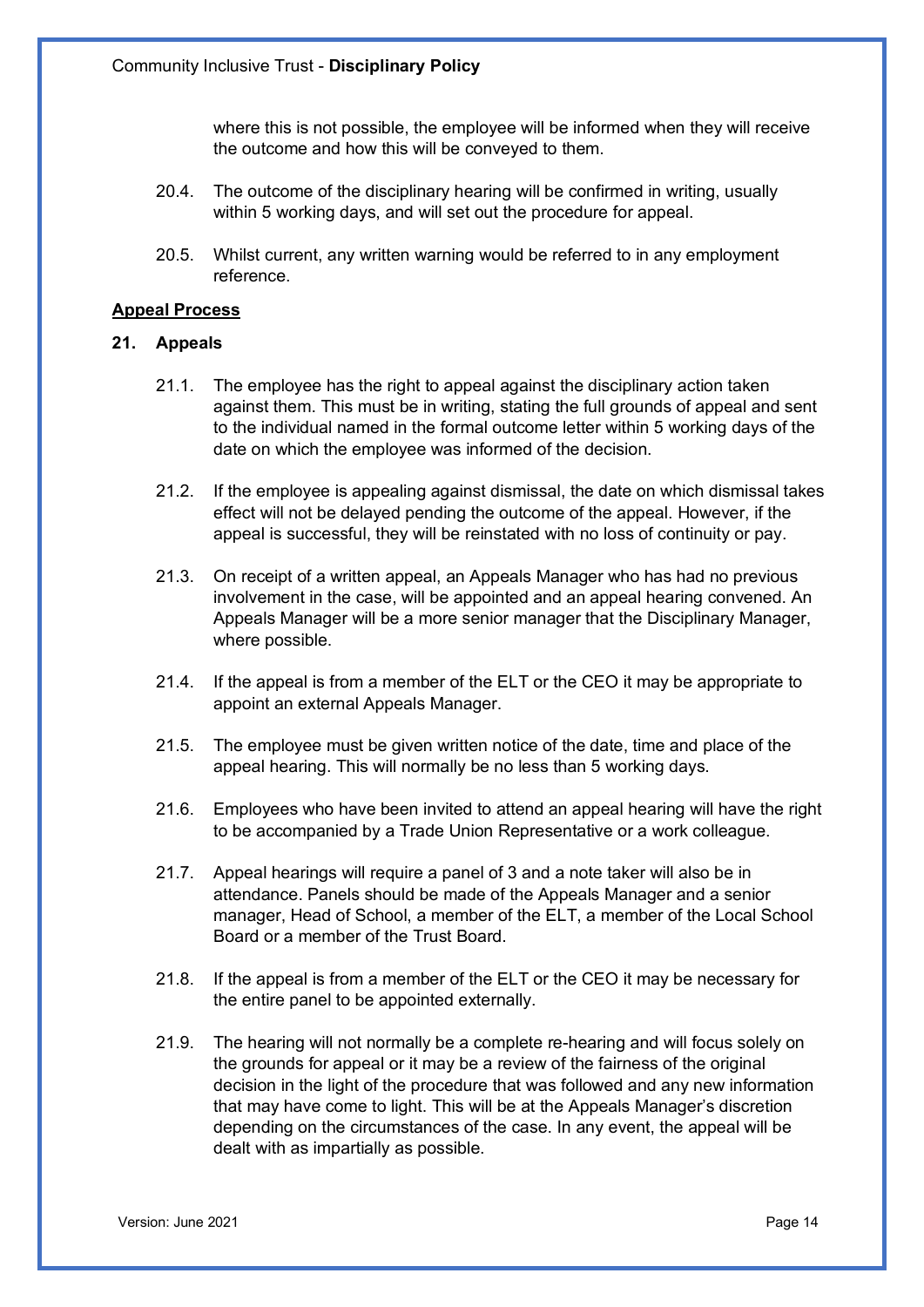- 21.10. If any new matters are raised in the appeal hearing, further investigation may need to be carried out. The Appeals Manager may adjourn the appeal hearing if there is a need to carry out any further investigations such as re-interviewing witnesses in the light of any new points that have been raised at the hearing. If any new information comes to light, this will be provided to the employee with a summary including, where appropriate, copies of additional relevant documents and witness statements. The employee will have a reasonable opportunity to consider this information before the hearing is reconvened.
- 21.11. Following the appeal hearing, the Appeals Manager may:
	- 21.11.1. confirm the original decision; or
	- 21.11.2. revoke the original decision; or
	- 21.11.3. substitute a different penalty. Ordinarily a penalty will not be increased on appeal unless there is new information or evidence available that requires further investigation.
- 21.12. The employee will be informed in writing of the decision and the reasons for it, usually within 5 working days of the appeal hearing. Where possible, this information will also be explained to the employee in person. There is no further right to appeal.

## **Other**

## **22. Grievances raised against the taking of Disciplinary Action**

- 22.1. Occasionally, an employee may consider that disciplinary action is not being, or was not, taken against them by reason of their conduct, but instead wholly or mainly by reason of something else.
- 22.2. If the employee wishes to raise a concern about the taking of disciplinary action they should do so by raising a grievance under the Trust's Grievance Policy. Any issues raised under a grievance relating to an existing disciplinary investigation or process will be considered in the disciplinary hearing or appeal rather than separately and lodging a grievance will not delay a disciplinary process.
- 22.3. If the grievance is not directly related to the disciplinary process, but is deemed to be connected significantly enough to have a potential bearing on the disciplinary process, then the grievance should be investigated and completed before the disciplinary proceeds.
- 22.4. If the grievance is of a completely separate nature then both processes will continue separately following the relevant policy and procedure.
- 22.5. CIT HR must be consulted in all cases when a grievance is raised by an employee who is part of an active disciplinary investigation.

# **23. Allegations of Abuse made against Teachers and Support Staff**

23.1. Please refer to the Trust's policy Allegations of Abuse Against Staff for further information on the management of these allegations.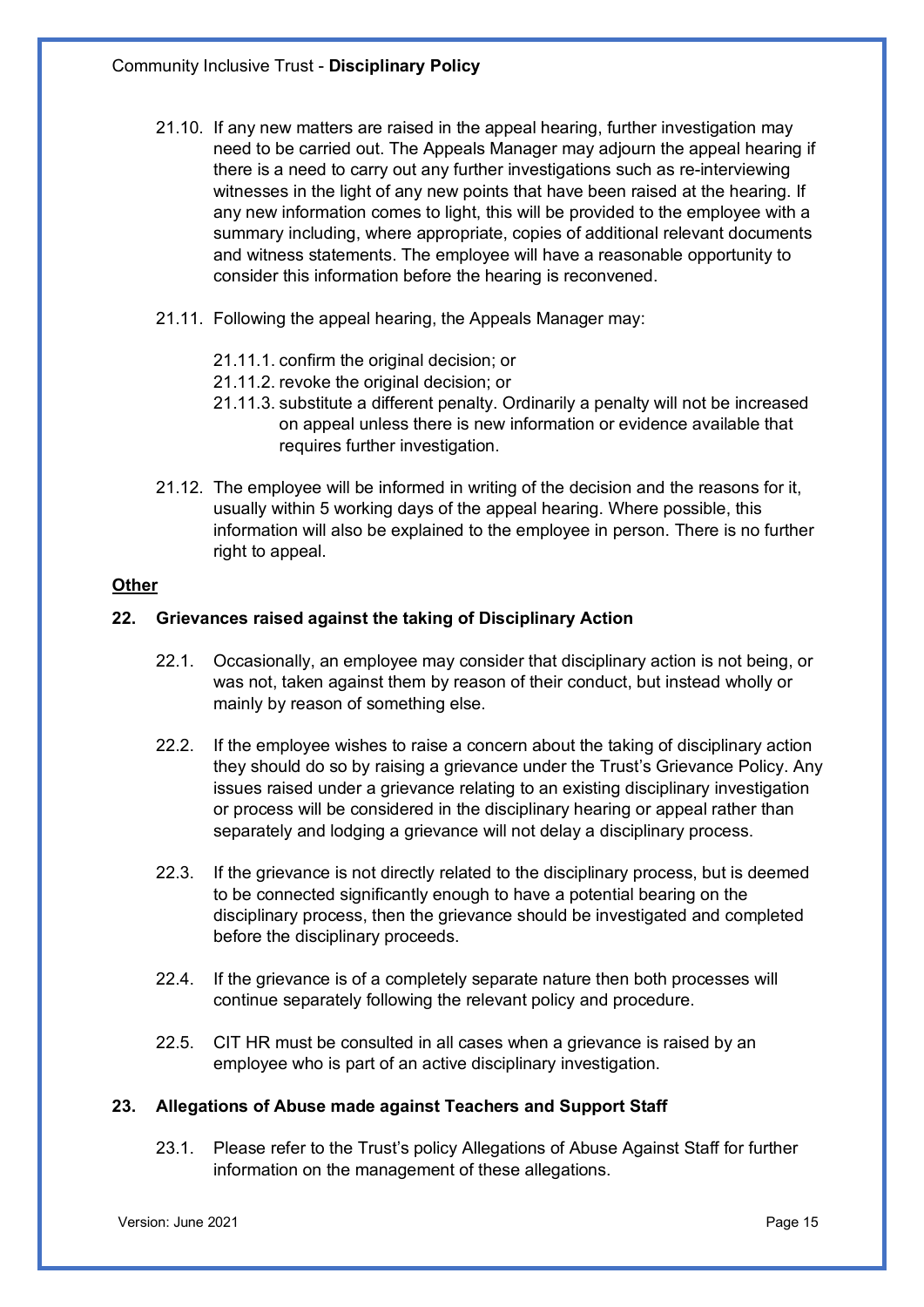# **24. Criminal Charges**

- 24.1. Where conduct is the subject of a criminal investigation, charge or conviction the facts will be investigated before deciding whether to take formal disciplinary action. Disciplinary action will not be automatic and will depend upon the circumstances. Employees should inform their Head of School or CIT HR immediately if they are involved in a criminal investigation or are subject to a charge or conviction.
- 24.2. The Trust will not usually wait for the outcome of any prosecution before deciding what action, if any, to take. Where employees are unable, or have been advised not to attend an investigation meeting or disciplinary hearing, or say anything about a pending criminal matter, a decision may have to be made based on the available evidence.
- 24.3. A criminal investigation, charge or conviction relating to conduct outside work may be treated as a disciplinary matter if it is considered that it is relevant to the employee's employment.
- 24.4. Where a criminal investigation relates to allegations of abuse of children or young people, the Trust will co-operate and share information about the employee with other relevant agencies as appropriate.

## **25. Referrals to External Bodies**

25.1. In cases where employees are dismissed or resign during a disciplinary process a referral to the Disclosure and Barring Service and Teaching Regulation Agency will be made where the thresholds for referral are met.

#### **26. Records**

26.1. Records kept in relation to disciplinary action will be treated as confidential and be kept no longer than necessary in accordance with the Data Protection Act.

#### **27. Review of Policy**

27.1. This policy is reviewed annually by the Trust. We will monitor the application and outcomes of this policy to ensure it is working effectively.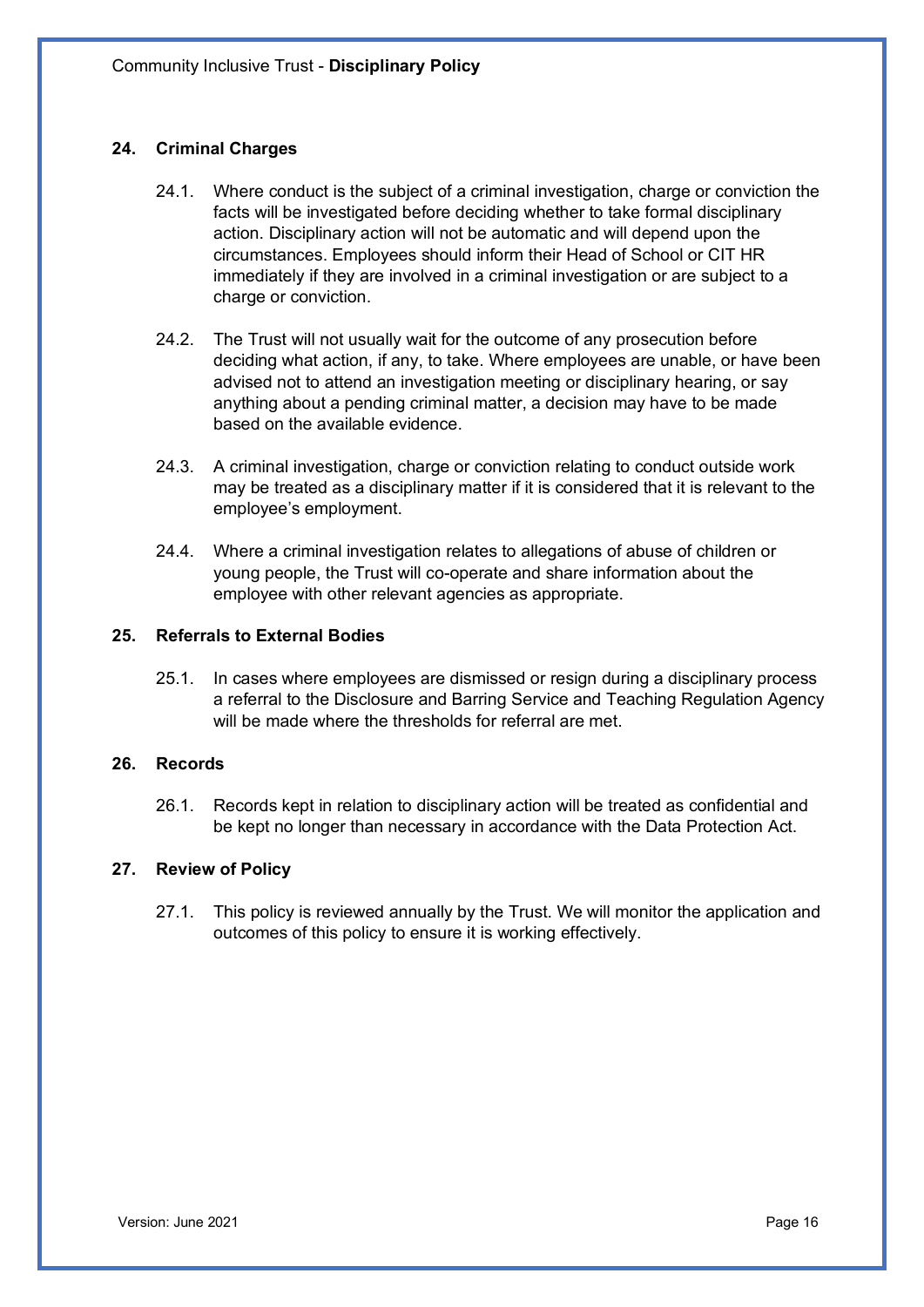# **Expected Conduct**

## **28. Standard of Expected Conduct**

- 28.1. As employees that represent the Trust, the highest standards of conduct are required at all times to ensure the organisation retains its high reputation. This includes maintaining high levels of both professional and personal conduct.
- 28.2. Specific examples of conduct expected by the Trust are listed below (please note the list is not exhaustive). Breaching any of these standards will be classed as misconduct and depending on the seriousness of the breach, may ultimately be deemed as gross misconduct. The Trust will consider the implications of any breach of conduct on an employee's continued employment on a case by case basis.
- 28.3. In some cases, employee conduct outside of work may be considered as misconduct or gross misconduct for the purposes of their employment contract. Examples include the inappropriate use of social media which names CIT or colleagues in a derogatory way, police investigations or safeguarding concerns.

## **28.3.1. Maintaining Confidentiality**

28.3.1.1. All staff must treat sensitive, personal information with respect and confidentiality and not disclose it unless required to do so by their employer or by law. Staff must adhere to the data principles in the Data Protection Act. Further information on this can be accessed via the Data Protection Officer.

#### **28.3.2. Attending Work**

28.3.2.1. All employees must attend work in accordance with their specified working pattern and hours, be punctual, and follow school or departmental procedures for booking annual leave, requesting other time off, reporting sickness absence and recording hours worked.

# **28.3.3. Dressing Appropriately**

28.3.3.1. All employees must ensure their overall appearance is appropriate to their role, smart, clean and tidy. Employees must not present themselves in a way that might undermine confidence in the Trust or its services.

# **28.3.4. Observing Policies, Procedures and Rules**

28.3.4.1. A number of policies, procedures and rules exist to ensure the safety of students and staff or to ensure the smooth running of the Trust.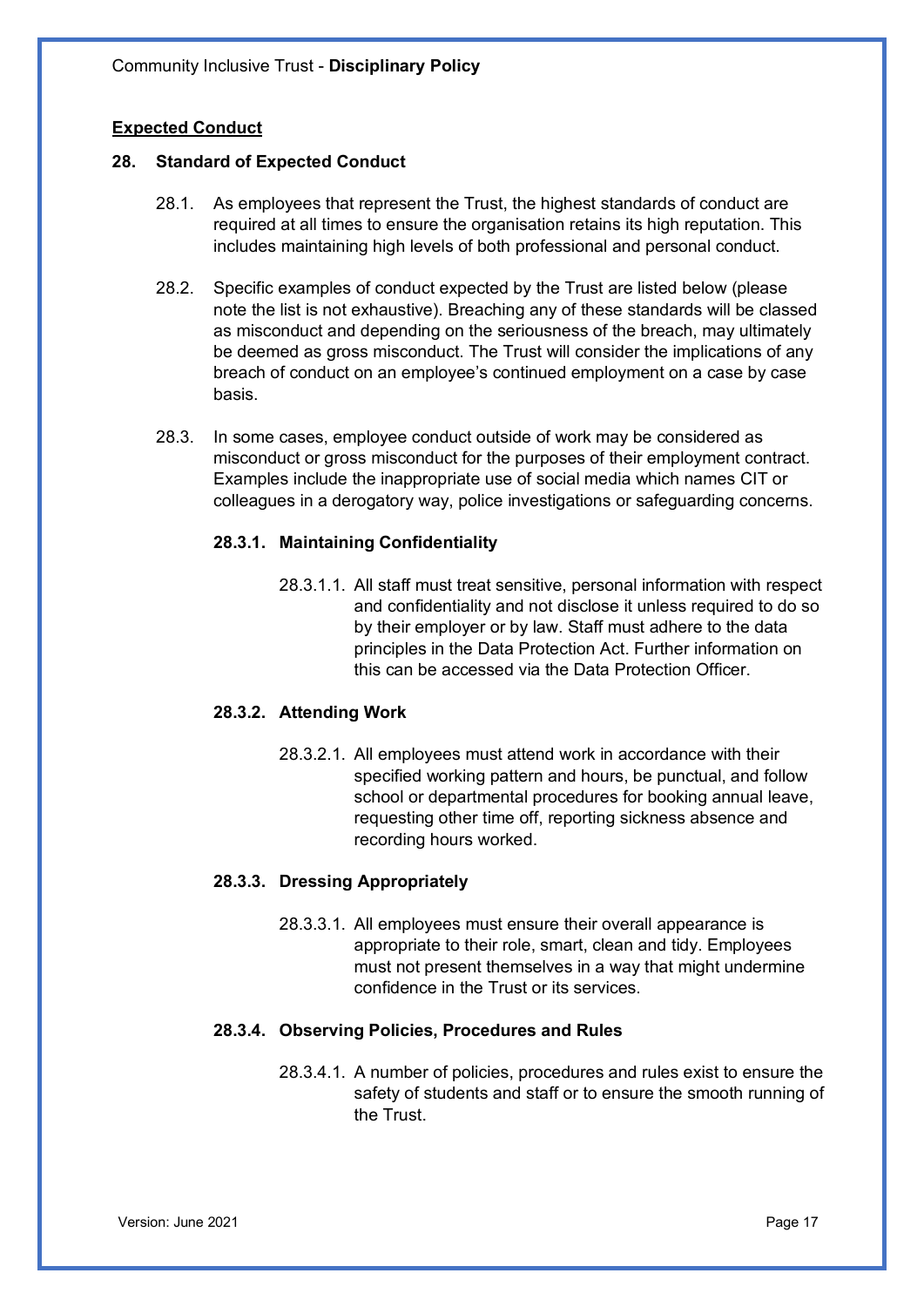28.3.4.2. Employees must ensure they have read and understood all of the Trust policies and procedures and are required to comply with all of the policies and procedures.

# **28.3.5. Behaving Appropriately**

- 28.3.5.1. Employees should maintain appropriate standards of conduct and behaviour, both inside and outside the Trust, and never behave in a way that might bring the Trust into disrepute. If they do, disciplinary action may be taken, even if the behaviour occurs outside of work.
- 28.3.5.2. Employees should work cooperatively within teams and respect the skills, expertise and contributions of their colleagues.
- 28.3.5.3. Employees are expected to comply with all reasonable management requests.
- 28.3.5.4. Employees must make sure they do not use inappropriate or offensive behaviour including using obscene language and gestures, victimisation or harassment of other members of staff.

# **28.3.6. Reporting being Arrested, Cautioned, Charged or Convicted of a Criminal Offence**

28.3.6.1. Employees arrested, cautioned, charged with or convicted of a criminal offence are required to report this to the Head of School, CIT HR or CEO at the earliest opportunity. In particular, employees should confidentially disclose any investigations or interventions that they are subject to outside of work which may call into question their suitability to work with children.

# **28.3.7. Use of Trust Property and Equipment**

- 28.3.7.1. All employees have a general responsibility for the security of Trust property, for avoiding loss, and for ensuring resources are used most economically.
- 28.3.7.2. Employees must ensure that any Trust equipment or property they use is used properly for Trust activities. Equipment should not be used for work of a private or personal nature without prior permission and authorisation from an appropriate manager.
- 28.3.7.3. Employees must make sure they do not use the Trust's telephone, email or internet use excessively for personal reasons.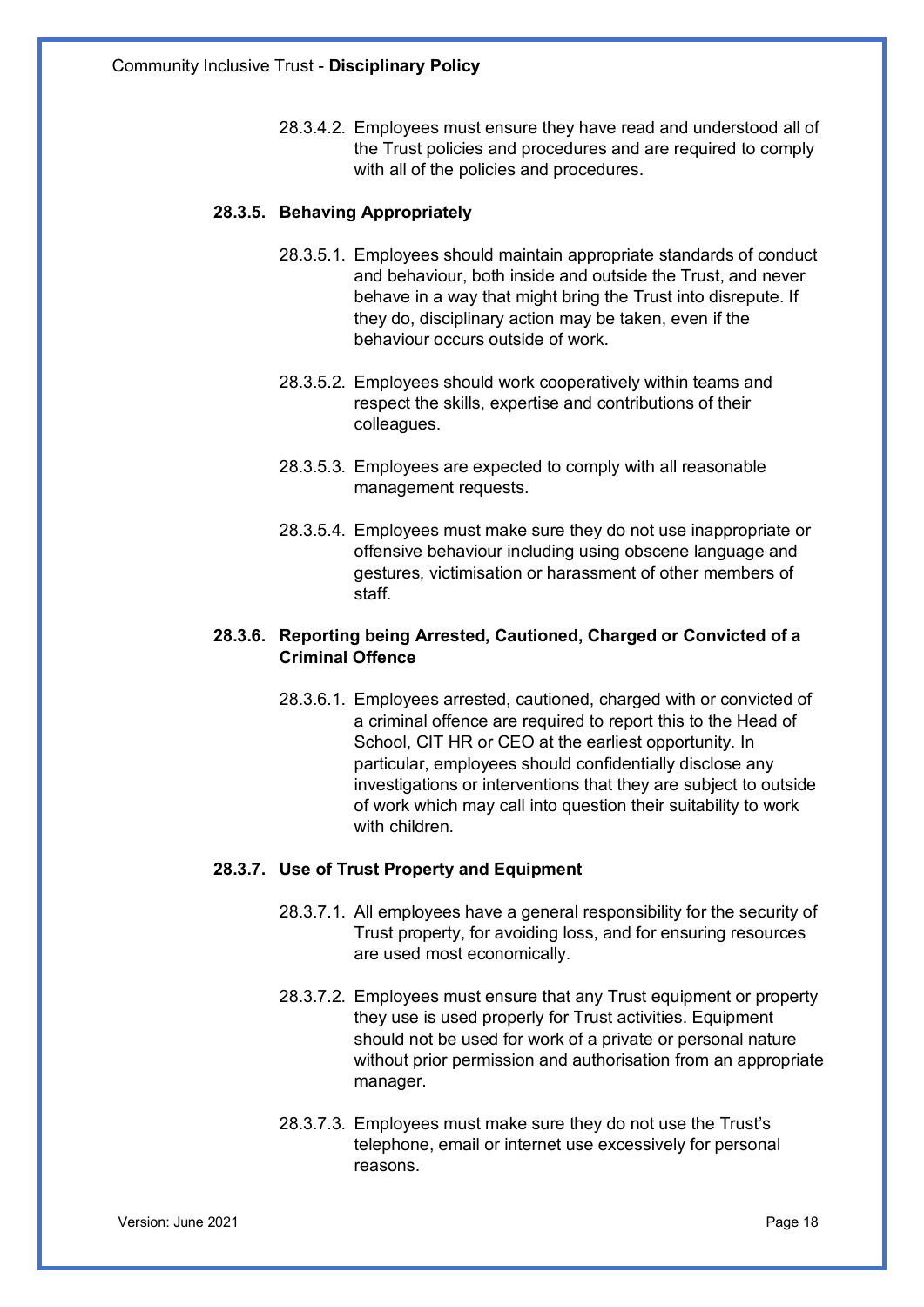# **28.3.8. Smoking**

28.3.8.1. Employees are not allowed to smoke in no-smoking areas, this applies to anything that can be smoked and includes, but is not limited to cigarettes, electronic cigarettes, pipes (including water pipes such as shisha and hookah pipes) cigars and herbal cigarettes.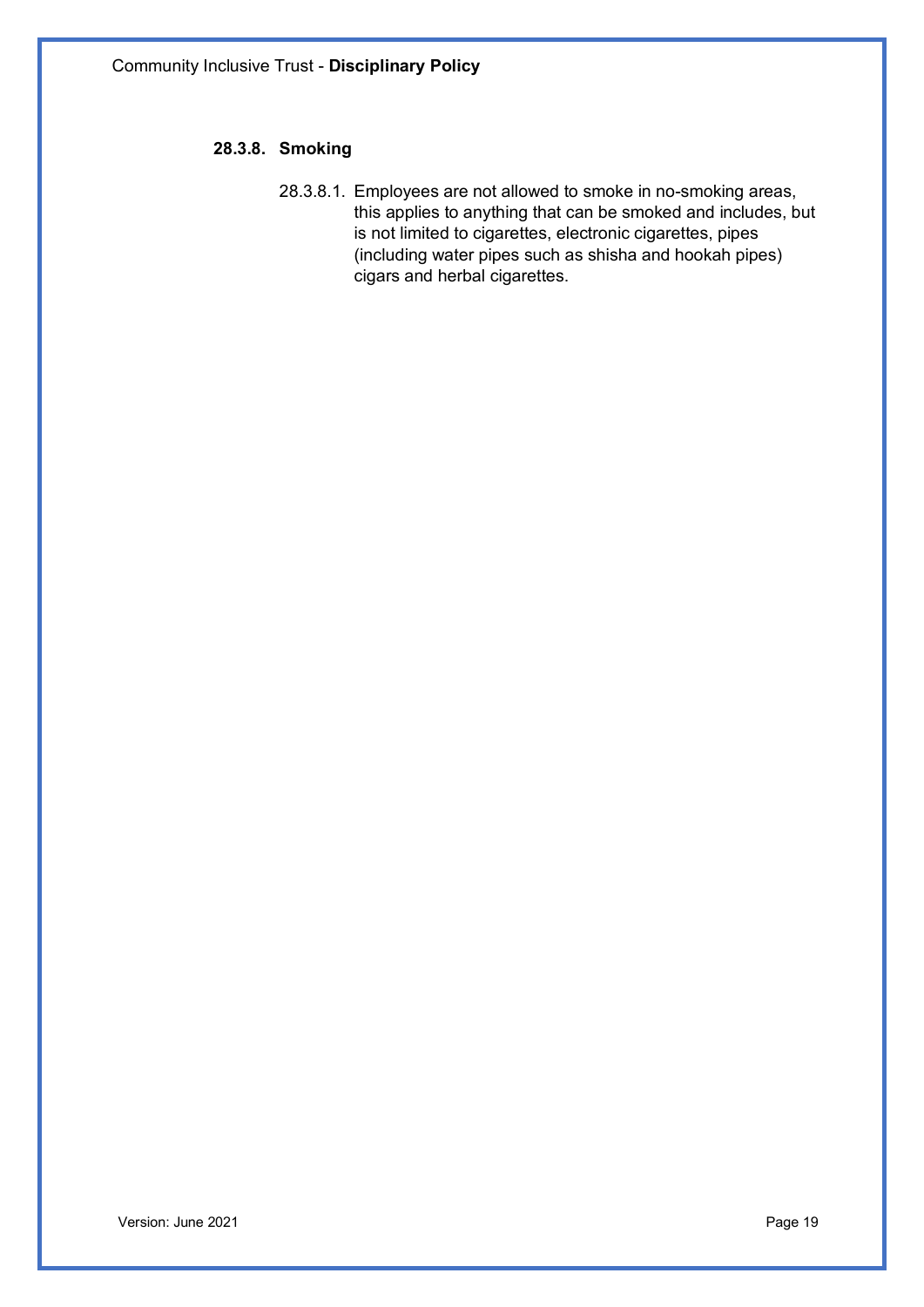## **Gross Misconduct**

#### **29. Gross Misconduct**

- 29.1. An employee may be liable to summary dismissal without notice or pay in lieu of notice if they are found guilty of gross misconduct.
- 29.2. The following are examples of issues which might constitute gross misconduct.
- 29.3. These are illustrative only and do not constitute an exhaustive list:
	- 29.3.1. A fundamental and/or wilful breach of the Trust rules, regulations and policies;
	- 29.3.2. Gross negligence or dangerous behaviour, which causes or may cause unacceptable loss, damage or injury;
	- 29.3.3. Grossly indecent or immoral behaviour;
	- 29.3.4. Abuse, or any other inappropriate behaviour or action, involving children whether this is inside or outside of the Trust, during work time or out of work time;
	- 29.3.5. Threatening or violent behaviour, fighting or physical or verbal assault;
	- 29.3.6. Fraud;
	- 29.3.7. Deliberate falsification of any records (e.g. time-sheets) in respect of the employee or any fellow employee;
	- 29.3.8. Making false declarations on applications for employment in the Trust which could lead to gaining employment by deception. Examples include false declarations of previous employment, referees or qualifications;
	- 29.3.9. Failure to declare a financial interest in contracts deemed a conflict of interest;
	- 29.3.10. Making false declarations or failing to disclose required information on a DBS check;
	- 29.3.11. Making a false declaration or failing to disclose information in relation to the disqualification from childcare requirements, or becoming disqualified from providing childcare;
	- 29.3.12. Undertaking private work on the premises and/or during working hours and wilful disregard of duties or instructions;
	- 29.3.13. Breaching student or Trust confidentiality without lawful reason, for example the unauthorised use or disclosure of confidential information or failure to ensure that confidential information is kept secure;
	- 29.3.14. Theft or misappropriation of money or property whether belonging to the Trust, another employee or a third party;
	- 29.3.15. Unauthorised consumption of alcohol on the premises, or reporting for work under the influence of alcohol or controlled drugs;
	- 29.3.16. Any taking or possession of controlled drugs or stimulants, which have not been prescribed by a registered medical practitioner;
	- 29.3.17. Destruction/sabotage of Trust property or any other property on the premises;
	- 29.3.18. Serious Health and Safety breaches;
	- 29.3.19. Gross insubordination and/or refusal to obey legitimate instructions given by any members of the Senior Leadership Team/ELT;